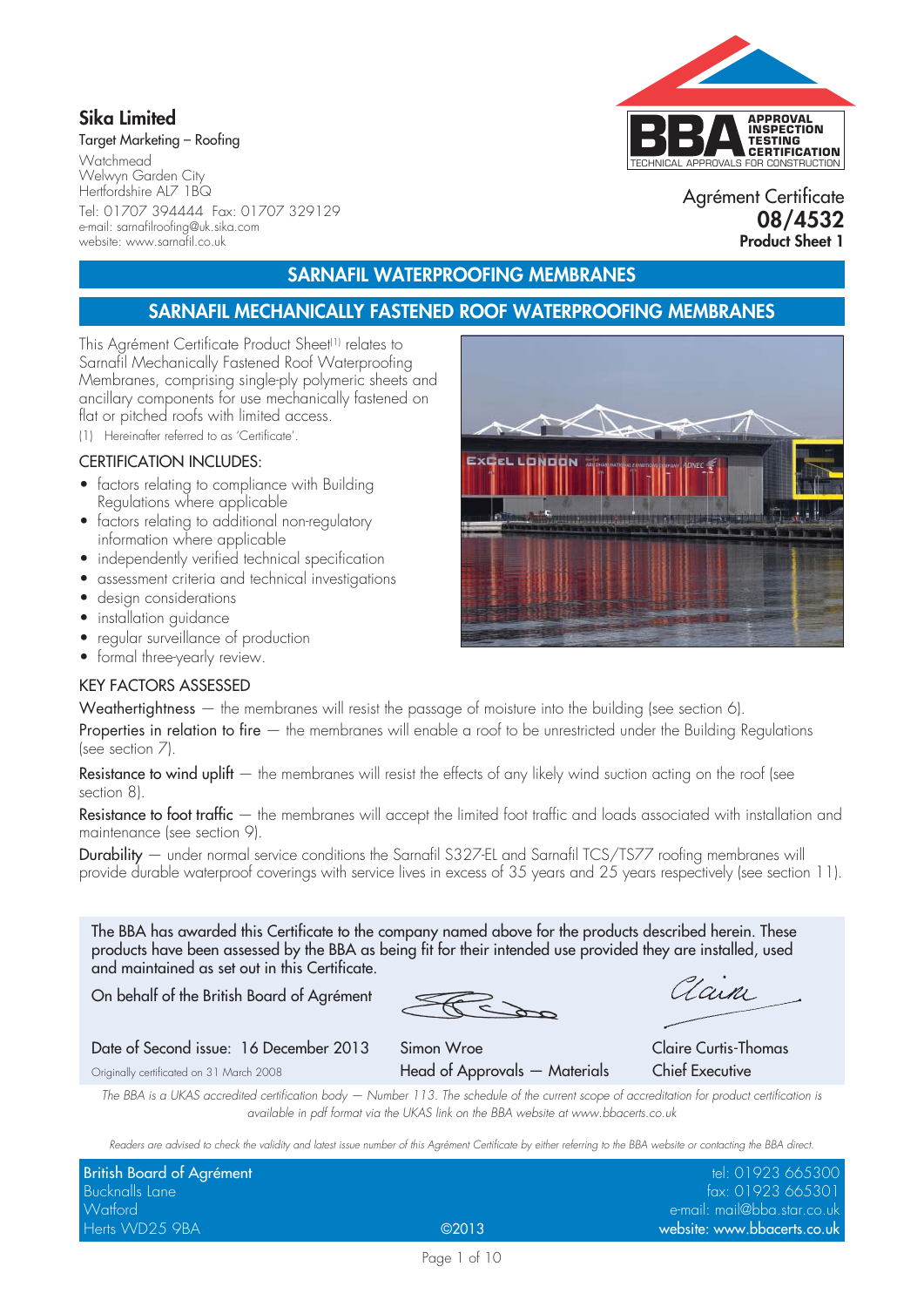# **Regulations**

In the opinion of the BBA, Sarnafil Mechanically Fastened Roof Waterproofing Membranes, if installed, used and maintained in accordance with this Certificate, will meet or contribute to meeting the relevant requirements of the following Building Regulations (the presence of a UK map indicates that the subject is related to the Building Regulations in the region or regions of the UK depicted):

| 殺                  | The Building Regulations 2010 (England and Wales) (as amended)                                                                                                             |
|--------------------|----------------------------------------------------------------------------------------------------------------------------------------------------------------------------|
| Requirement: B4(2) | External fire spread                                                                                                                                                       |
| Comment:           | On suitable substructures, the use of the membranes will enable a roof to be unrestricted under the<br>requirements of this Regulation. See section 7 of this Certificate. |
| Requirement: C2(b) | Resistance to moisture                                                                                                                                                     |
| Comment:           | The membranes, including joints, will enable a roof to meet this Requirement. See section 6.1 of<br>this Certificate.                                                      |
| Regulation:        | Materials and workmanship                                                                                                                                                  |
| Comment:           | The membranes are acceptable. See section 11 and the Installation part of this Certificate.                                                                                |

#### **The Building (Scotland) Regulations 2004 (as amended)**

| 5533        |         |                                                                                                                                                                                                                               |
|-------------|---------|-------------------------------------------------------------------------------------------------------------------------------------------------------------------------------------------------------------------------------|
| Regulation: | 8(1)(2) | Fitness and durability of materials and workmanship                                                                                                                                                                           |
| Comment:    |         | Use of the membranes satisfies the requirements of this Regulation. See sections 10 and 11 and the<br>Installation part of this Certificate.                                                                                  |
| Regulation: | 9       | Building standards applicable to construction                                                                                                                                                                                 |
| Standard:   | 2.8     | Spread from neighbouring buildings                                                                                                                                                                                            |
| Comment:    |         | On suitable non-combustible substructures, use of the membranes will be unrestricted by the requirements of<br>this Standard, with reference to clause $2.8.1^{\text{(1)(2)}}$ . See section 7 of this Certificate.           |
| Standard:   | 3.10    | Precipitation                                                                                                                                                                                                                 |
| Comment:    |         | The membranes, including joints, will enable a roof to satisfy the requirements of this Standard, with<br>reference to clauses 3.10.1 <sup>(1)(2)</sup> and 3.10.7 <sup>(1)(2)</sup> . See section 6.1 of this Certificate.   |
| Standard:   | 7.1(a)  | Statement of sustainability                                                                                                                                                                                                   |
| Comment:    |         | The membranes can contribute to meeting the relevant requirements of Regulation 9, Standards 1 to 6, and<br>therefore will contribute to a construction meeting a bronze level of sustainability as defined in this Standard. |
| Regulation: | 12      | Building standards applicable to conversions                                                                                                                                                                                  |
| Comment:    |         | Comments made in relation to the membranes under Regulation 9, Standards 1 to 6, also apply to this<br>Regulation, with reference to clause 0.12.1(1)(2) and Schedule 6(1)(2).                                                |
|             |         | Technical Handbook (Domestic).<br>(1)                                                                                                                                                                                         |
|             |         | Technical Handbook (Non-Domestic).<br>(2)                                                                                                                                                                                     |

# **The Building Regulations (Northern Ireland) 2012**

| $\sim$ $\approx$ $\sim$ |       |                                                                                                                                                        |
|-------------------------|-------|--------------------------------------------------------------------------------------------------------------------------------------------------------|
| Regulation:             |       | 23(a)(i)(iii)(b)(i) Fitness of materials and workmanship                                                                                               |
| Comment:                |       | The membranes are acceptable. See section 11 and the Installation part of this Certificate.                                                            |
| Regulation:             | 28(b) | Resistance to moisture and weather                                                                                                                     |
| Comment:                |       | The membranes, including joints, will enable a roof to meet the requirements of this Regulation. See section<br>6.1 of this Certificate.               |
| Regulation:             | 36(b) | External fire spread                                                                                                                                   |
| Comment:                |       | On suitable substructures, the use of the membranes will be unrestricted by the requirements of this<br>Regulation. See section 7 of this Certificate. |

**Construction (Design and Management) Regulations 2007**

#### **Construction (Design and Management) Regulations (Northern Ireland) 2007**

Information in this Certificate may assist the client, CDM co-ordinator, designer and contractors to address their obligations under these Regulations.

See sections: 1 *Description* (1.2) and 3 *Delivery and site handling* (3.3) of this Certificate.

# Additional Information

### **NHBC Standards 2013**

NHBC accepts the use of Sarnafil Mechanically Fastened Roof Waterproofing Membranes, provided they are installed, used and maintained in accordance with this Certificate, in relation to *NHBC Standards*, Part 7 *Roofs*, Chapter 7.1 *Flat roofs and balconies*.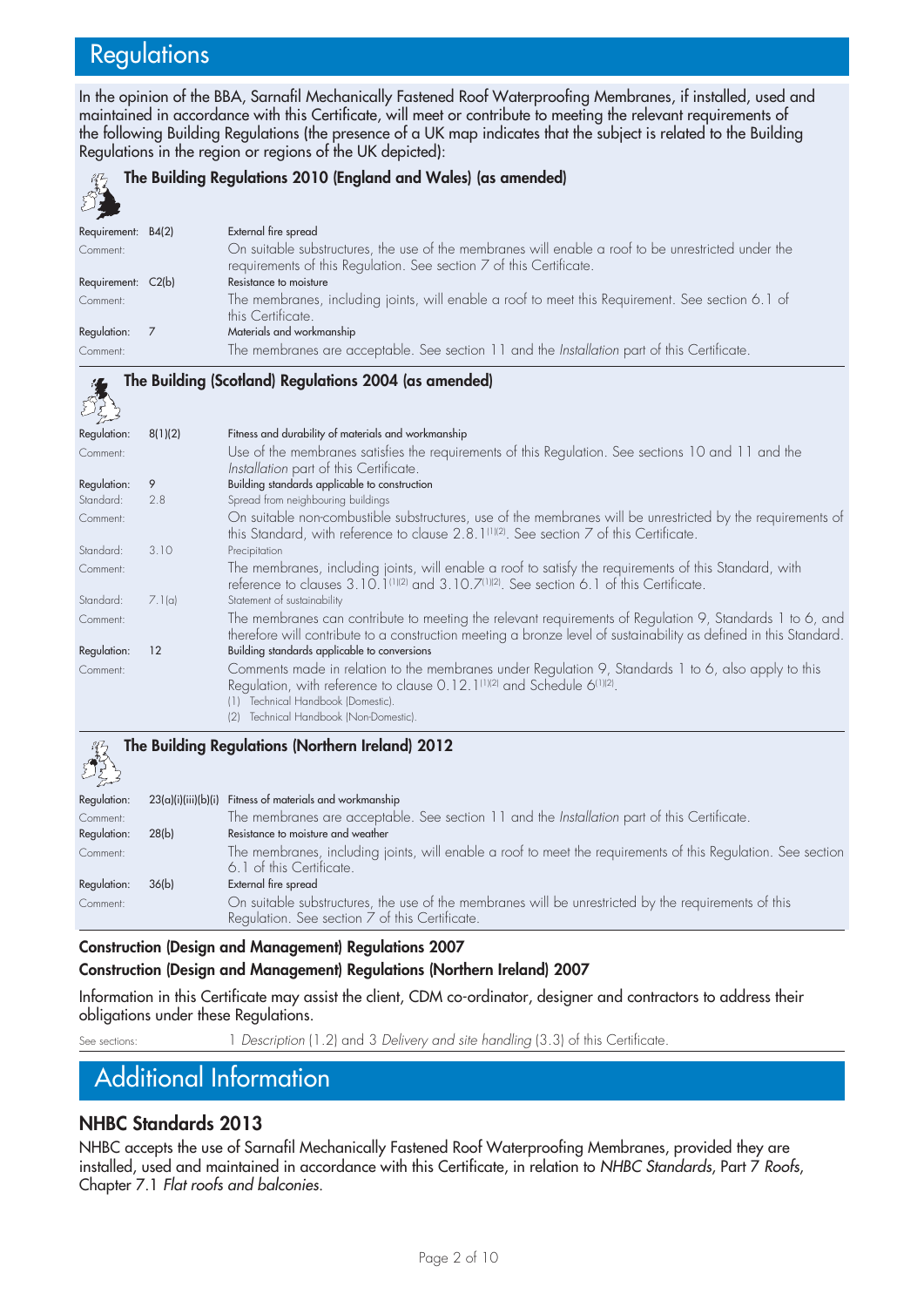## **CE marking**

The Certificate holder has taken the responsibility of CE marking the products in accordance with harmonised European Standard BS EN 13956 : 2005. An asterisk (\*) appearing in this Certificate indicates that data shown is given in the manufacturer's Declaration of Performance.

### **Registered Contractors Scheme(1)**

The Certificate holder operates a Registered Contractors Scheme for these products under which contractors are trained, registered and regularly reviewed by the Certificate holder to demonstrate that they are competent to carry out installation in accordance with this Certificate. Details of Registered Contractors are available from the Certificate holder. Registered Contractors are responsible for each installation of the products they undertake.

# Technical Specification

### **1 Description**

- 1.1 Sarnafil Mechanically Fastened Roof Waterproofing Membranes comprise:
- Sarnafil S327-EL a multi-layer roof waterproofing membrane based on PVC and incorporating UV- and flameretardant stabilisers
- Sarnafil TCS a multi-layer, polyester-reinforced roof waterproofing membrane based on flexible polyolefins (FPO) and incorporating UV- and flame-retardant stabilisers and a non-woven glassfibre inlay
- Sarnafil TS77 a multi-layer, polyester-reinforced, synthetic roof waterproofing membrane based on flexible polyolefins (FPO) and incorporating UV- and flame-retardant stabiliser and a non-woven glassfibre inlay.
- 1.2 The membranes are manufactured to the nominal characteristics given in Table 1.

*Table 1 Sarnafil Mechanically Fastened Roof Waterproofing Membranes — nominal characteristics*

| Characteristic (Units)                                                     |                          |                        | Sarnafil S327-EL                                                   |                           |                          | Sarnafil TCS             |                          |                      |                        | Sarnafil TS77            |                                            |
|----------------------------------------------------------------------------|--------------------------|------------------------|--------------------------------------------------------------------|---------------------------|--------------------------|--------------------------|--------------------------|----------------------|------------------------|--------------------------|--------------------------------------------|
| Thickness (mm)                                                             | 1.2                      | 1.5                    | 1.8                                                                | 2.0                       | 1.5                      | 1.8                      | 2.0                      | 1.2                  | 1.5                    | 1.8                      | 2.0                                        |
| Roll length (m)                                                            | 20                       | 20                     | 15                                                                 | 15                        | 20                       | 15                       | 15                       | 25                   | 20                     | 15                       | 15                                         |
| Roll width (m)                                                             | 2, 3                     | 2, 3                   | 2, 3                                                               | 2, 3                      | $\overline{2}$           | $\overline{2}$           | $\mathbf{2}$             | $\overline{2}$       | $\overline{2}$         | 2                        | $\overline{2}$                             |
| Mass per unit area (kg·m <sup>-2</sup> )                                   | 1.6                      | 1.9                    | 2.4                                                                | 2.6                       | 1.45                     | 2.0                      | 2.2                      | 1.2                  | 1.45                   | 2.0                      | 2.2                                        |
| Roll weight (kg)                                                           | 64                       | 76                     | 72                                                                 | 78                        | 60                       | 60                       | 66                       | 60                   | 60                     | 60                       | 66                                         |
| Colours                                                                    | various                  | various                | various                                                            | various                   | grey                     | grey                     | grey                     | grey/<br>beige       | grey/<br>beige         | $g$ rey/<br>beige        | $g$ rey/<br>beige                          |
| Watertightness*                                                            | Pass                     | Pass                   | Pass                                                               | Pass                      | Pass                     | Pass                     | Pass                     | Pass                 | Pass                   | Pass                     | Pass                                       |
| Impact resistance*<br>hard substrate<br>soft substrate                     | $\geq 450$<br>$\geq 800$ | 600<br>900             | 700<br>1000                                                        | $\geq 700$<br>$\geq 1000$ | $\geq 600$<br>$\geq 800$ | ≥800<br>$\geq 1000$      | ≥900<br>≥900             | $\geq 500$<br>$≥800$ | $\geq 700$<br>$≥900$   |                          | $\geq 1000 \geq 1250$<br>$\ge$ 1250 ≥ 1500 |
| Elongation* (%)<br>longitudinal<br>transverse                              | >12<br>>12               | $\geq 12$<br>$\geq 12$ | $\geq 12$<br>$\geq 12$                                             | $\geq 12$<br>$\geq 12$    | $\geq 13$<br>$\geq 13$   | $\geq 13$<br>$\geq 13$   | $\geq 13$<br>$\geq 13$   | $\geq$ 1<br>$\geq$ 1 | $\geq 13$<br>$\geq 13$ | $\geq 13$<br>$\geq 13$   | $\geq 13$<br>$\geq 13$                     |
| Tear strength* (N) (≥)<br>longitudinal<br>transverse                       | 200<br>200               | 200<br>200             | 200<br>200                                                         | 200<br>200                | 250<br>250               | 250<br>250               | 250<br>250               | 300<br>300           | 300<br>300             | 300<br>300               | 300<br>300                                 |
| Dimensional stability $*(\%) (\leq)$<br>longitudinal<br>transverse         | 0.3<br>0.21              | 0.3<br>0.2             | 0.3<br>0.2                                                         | 0.3<br>0.2                | 0.3<br>0.1               | 0.3<br>O.1               | 0.3<br>0.1               | 0.2<br>O.1           | 0.2<br>0.1             | 0.2<br>O.1               | 0.2<br>0.1                                 |
| Static load resistance* (kg) (≥)<br>soft substrate<br>hard substrate       | $\qquad \qquad -$        | 20<br>20               | 20<br>20                                                           | 20<br>20                  |                          | $\overline{\phantom{0}}$ | $\overline{\phantom{0}}$ | 20<br>20             | 20<br>20               | 20<br>20                 | 20<br>20                                   |
| Foldability at low temperature* $^{\circ}$ C) ( $\leq$ )                   | $-25$                    | $-25$                  | $-25$                                                              | $-25$                     | $-30$                    | $-30$                    | $-30$                    | $-15$                | $-35$                  | $-40$                    | $-40$                                      |
| Tensile strength* [N·(50 mm) <sup>-1</sup> ]<br>longitudinal<br>transverse |                          |                        | $>1100$ $>1100$ $>1100$ $>1100$<br>$>1100$ $>1100$ $>1100$ $>1100$ |                           | $\geq 800$<br>$≥800$     | $≥900$<br>$≥900$         | $≥900$<br>≥900           | $≥900$<br>$≥800$     | $\geq 1000$<br>$≥900$  | $\geq 300$<br>$\geq 300$ | $\geq 300$<br>$\geq 300$                   |

1.3 Ancillary items necessary for installation of the system and included in this assessment are:

- Sarnabar 2 mm thick, roll-formed galvanized bar, perforated for mechanical fixing
- Sarnafast Fastening System  $-$  approved by the Certificate holder for use with the membranes.
- 1.4 Other items or components which may be used with the products, but outside the scope of this Certificate, are:
- Sarnavap 500E, 1000E and 2000E polyethylene vapour control layers
- Sarnavap Jointing Tape double-sided tape for use in sealing the Sarnavap vapour control layers
- Sarnavap 5000E SA self-adhered bituminous vapour control layer

<sup>(1)</sup> The Certificate holder's records relating to their Registered Contractors Scheme will be audited annually by the BBA as part of its programme of surveillance.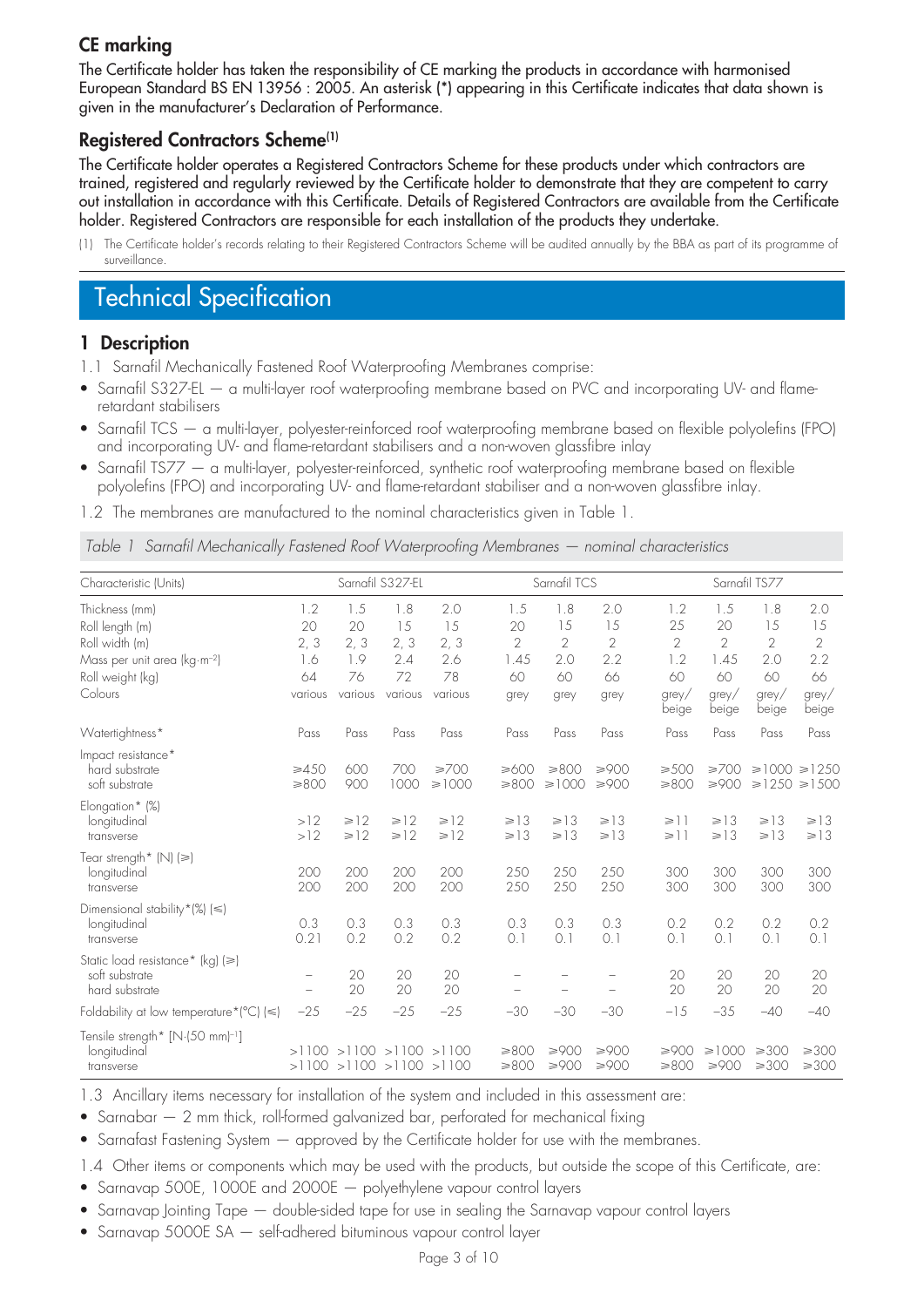- Sarnatherm a range of thermal insulations comprising rigid urethane foam, expanded polystyrene and extruded polystyrene
- Sarnaplast 2235 elastomeric, one-part silicone sealant for sealing edges and perimeter upstand flashings
- Primer 110 surface primer for use on substrates prior to application of Sarnaplast 2235 on absorbent substrates/ metal/Sarnafil T/TC membranes
- Sarnafil T Prep seam preparation for use prior to hot-air welding Sarnafil TG76 and degreasing metal
- Sarnavap G/S Welding Cord welding cord used with Sarnabar to increase wind uplift resistance at perimeters, for use with Sarnafil S membranes
- Sarnafil T Welding Cord welding cord used with Sarnabar to increase wind uplift resistance at perimeters, for use with Sarnafil TCS and TS77 membranes
- SarnaTred Walkway pads for roof maintenance/access.

### **2 Manufacture**

2.1 The products are manufactured by extrusion coating plasticised PVC and FPO into sheets. The sheets are then heat laminated with a reinforcing scrim in between.

2.2 As part of the assessment and ongoing surveillance of product quality, the BBA has:

- agreed with the manufacturer the quality control procedures and product testing to be undertaken
- assessed and agreed the quality control operated over batches of incoming materials
- monitored the production process and verified that it is in accordance with the documented process
- evaluated the process for management of nonconformities
- checked that equipment has been properly tested and calibrated
- undertaken to carry out the above measures on a regular basis through a surveillance process, to verify that the specifications and quality control operated by the manufacturer are being maintained.

2.3 The management system of Sika Limited has been assessed and registered as meeting the requirements of BS EN ISO 9001: 2008 and BS EN ISO 14001 by SQS (Certificate 31982).

2.4 The product is manufactured in Switzerland and marketed in UK by the Certificate holder.

#### **3 Delivery and site handling**

3.1 Membranes are delivered to site in rolls packaged in polythene bearing a label with product identification, stock number, lot number, bulk roll number, area, date code and the BBA logo incorporating the number of this Certificate.

3.2 Rolls should be stored in a cool, dry area on a clean, level surface, and kept under cover. They should only be unwrapped from packaging at the time of installation and unused membrane should be returned to its packaging until required.

3.3 The properties of the adhesives in relation to *The Chemicals (Hazard Information and Packaging for Supply) Regulations 2009* (CHIP4)*/Classification, Labelling and Packaging of Substances and Mixtures (CLP Regulations) 2009* are given in Table 2. These products should be stored in accordance with *The Dangerous Substances and Explosive Atmospheres Regulations 2002*.

| Table 2 Adhesive and Primer characteristics |                 |                                                               |  |  |  |
|---------------------------------------------|-----------------|---------------------------------------------------------------|--|--|--|
| Material                                    | Flashpoint (°C) | Classification                                                |  |  |  |
| Sarnaplast 2235                             | N/A             | Irritant                                                      |  |  |  |
| Primer T 501                                |                 | Highly flammable/Harmful and<br>Dangerous for the environment |  |  |  |
| Primer 110                                  | $-19$           | Highly flammable/Harmful                                      |  |  |  |
| Sarnafil T Prep                             | $-4$            | Highly flammable/Irritant                                     |  |  |  |

# Assessment and Technical Investigations

The following is a summary of the assessment and technical investigations carried out on Sarnafil Mechanically Fastened Roof Waterproofing Membranes.

# Design Considerations

### **4 General**

4.1 Sarnafil Mechanically Fastened Roof Waterproofing Membranes are satisfactory for use as mechanically-fixed roof waterproofing layers on flat and pitched roofs with limited access.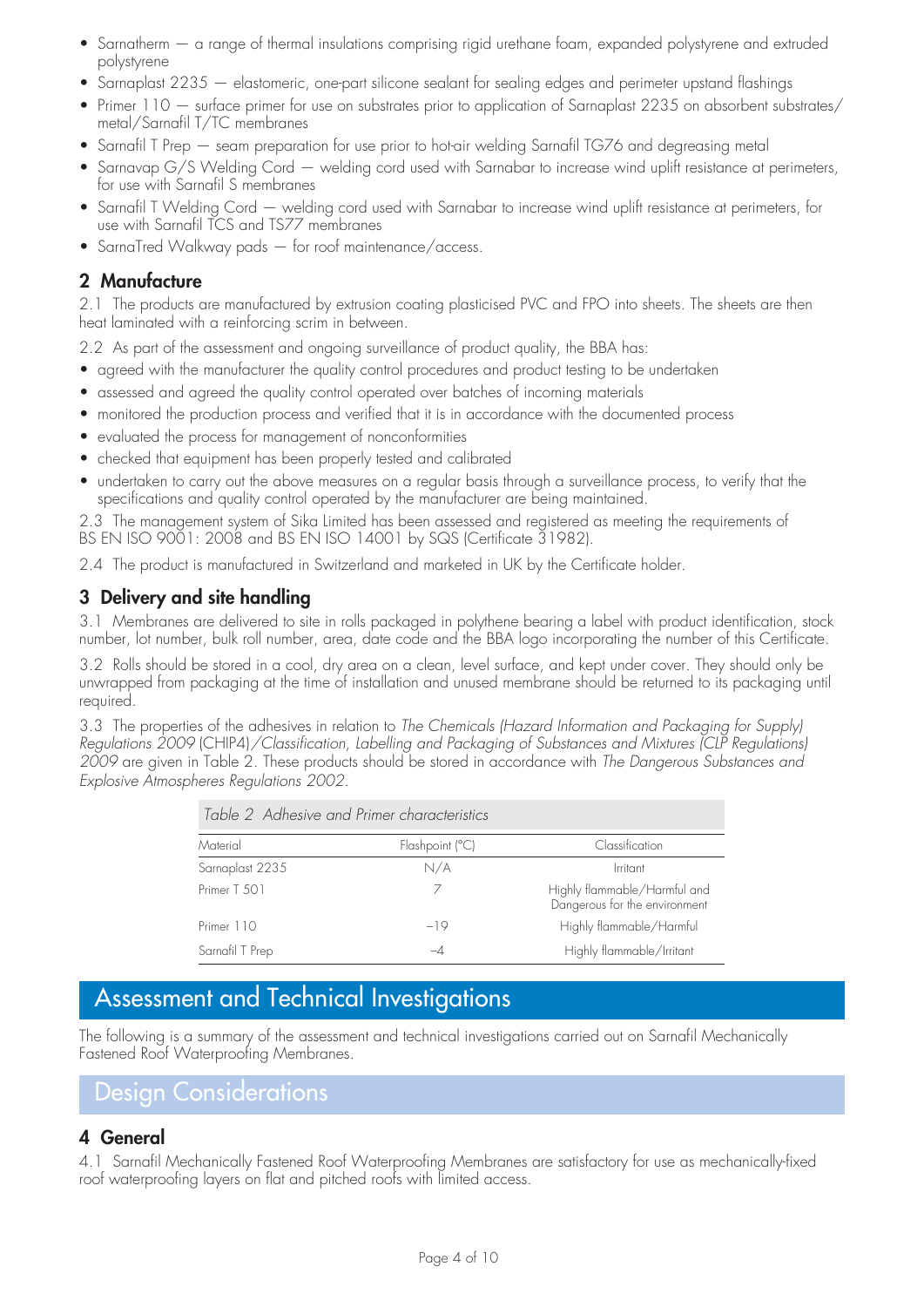4.2 Limited access roofs are defined for the purpose of this Certificate as those subject only to pedestrian traffic for maintenance of the roof covering and cleaning of gutters. Where traffic in excess of this is envisaged, special precautions, such as additional protection to the membrane, must be taken (see section 9).

4.3 Flat roofs are defined for the purpose of this Certificate as those having a minimum finished fall of 1:80. Pitched roofs are defined as those having falls in excess of 1:6. For design purposes, twice the minimum finished fall should be assumed, unless a detailed analysis is available, including overall and local deflection and direction of falls.

4.4 Decks to which the membranes are to be applied must comply with the relevant requirements of BS 8217 : 2005 and BS 6229 : 2003, and, where appropriate, *NHBC Standards* 2013, Chapter 7.1.

4.5 Insulation systems or materials used in conjunction with the membranes must either be as described in the relevant clauses of BS 8217 : 2005, or be the subject of a current BBA Certificate and be used in accordance with, and within the limitations of, that Certificate.

4.6 The Sarnafil S327-EL membrane can be adversely affected by contact with bituminous or coal tar products, or polystyrene insulation boards. In these cases, a felt-backed membrane or a suitable separating layer must be used. Where doubt arises, the advice of the Certificate holder should be sought.

## **5 Practicability of installation**

The membranes should only be installed by members of the Certificate holder's Registered Contractors Scheme (see the Additional Information part of this Certificate).

### **6 Weathertightness**

6.1 Results of tests confirm that the membranes and joints between them, when completely sealed and consolidated, will adequately resist the passage of moisture to the inside of the building and so meet the requirements of the national Building Regulations:

*England and Wales* — Approved Document C, Requirement C2(b), Section 6.

*Scotland* — Mandatory Standard 3.10, clauses 3.10.1 and 3.10.7.

*Northern Ireland* — Regulation 28(b).

6.2 The membranes are impervious to water and will provide a weathertight roof capable of accepting minor structural movement without damage.

## **7 Properties in relation to fire**



7.1 The following will be unrestricted:

- a system comprising a 19 mm thick plywood deck, one layer of Sarnavap vapour control layer, one layer of 80 mm Kingspan TR26 insulation and one layer of Sarnafil S327-EL membrane mechanically fastened with Sarnafast fixings
- a system comprising a 19 mm thick plywood deck, one layer of Sarnavap vapour control layer, one layer of 85 mm thick PIR insulation and one layer of Sarnafil S327-EL membrane mechanically fastened with Sarnafast fixings
- a system comprising a 19 mm thick plywood deck, one layer of Sarnavap vapour control layer, one 75 mm thick mineral wool insulation and one layer of Sarnafil S327-EL membrane mechanically fastened with Sarnafast fixings
- a system comprising an 18 mm thick plywood deck, one layer of Sarnavap 500E vapour control layer, one layer of 100 mm PIR insulation and one layer of Sarnafil TCS membrane, mechanically fastened
- a system comprising a 19 mm thick OSB deck, one layer of Sarnavap 1000E vapour control layer, one layer of 140 mm rockwool insulation and one layer of Sarnafil TS77 membrane, mechanically fastened.

7.2 The designation of other specifications (eg on combustible substrates) should be confirmed by:

*England and Wales* — test or assessment in accordance with Approved Document B, Appendix A, clause A1 *Scotland* — test to conform to Mandatory Standard 2.8, clause 2.8.1

*Northern Ireland* — test or assessment by a UKAS-accredited laboratory, BRE or an independent consultant with appropriate experience.

### **8 Resistance to wind uplift**

- 8.1 In mechanically-fastened systems, the number of fixings and their position will depend on:
- wind uplift forces to be resisted
- the pull-out strength of fixing screws
- the elastic limit of the membrane
- appropriate safety factors.

8.2 The number of fixings used should be established by reference to the wind uplift forces calculated in accordance with BS EN 1991-1-4 : 2005 and its UK National Annex, on the basis of the maximum permissible loads.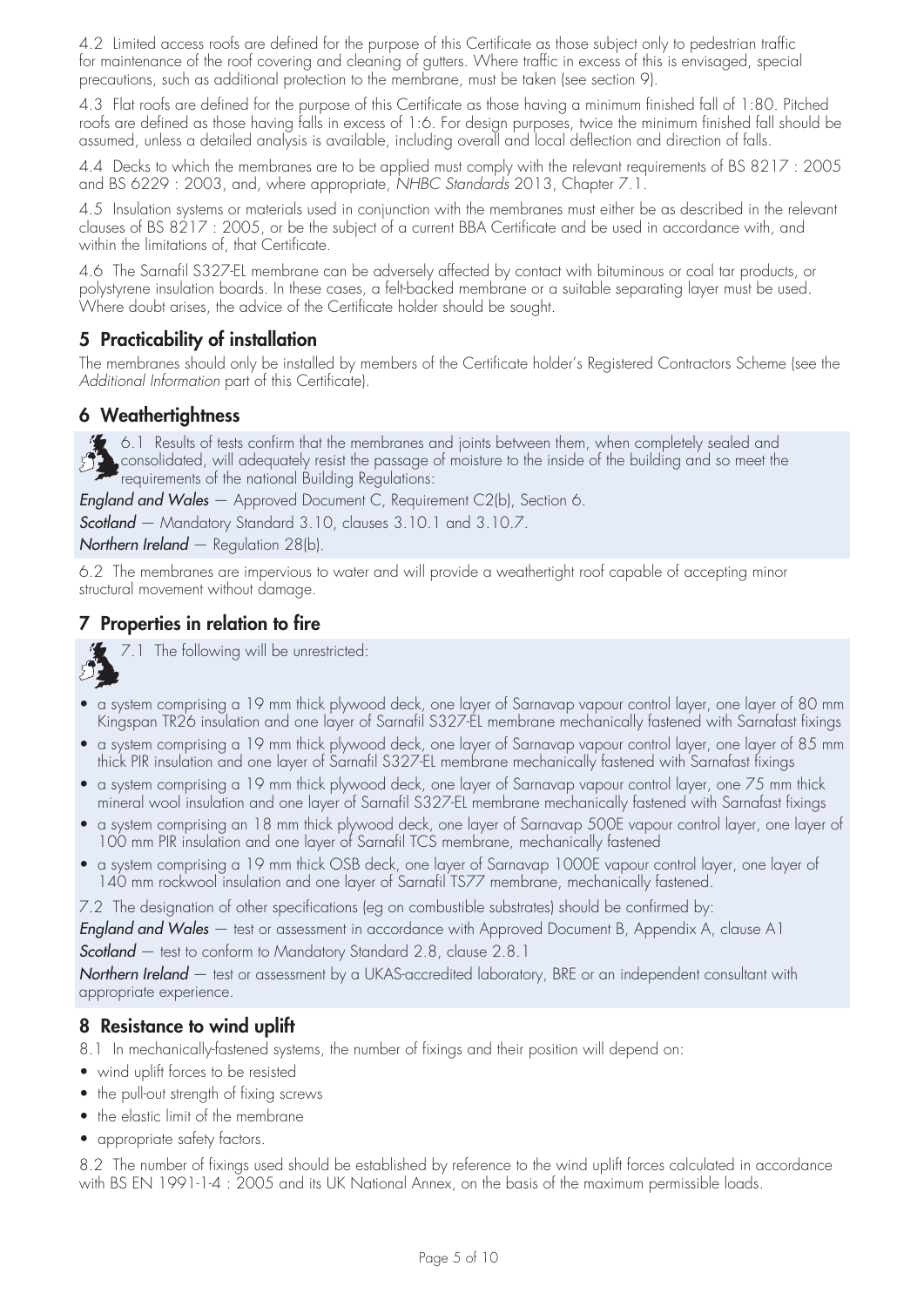8.3 The Certificate holder provides a design service which takes into account all the relevant information supplied and provides a specification for the positioning of fastening bars or washers, and the number of fixings required. Responsibility for the calculations of the design of the mechanically fastened system lies with the Certificate holder.

## **9 Resistance to foot traffic**

Results of tests indicate that the membranes can accept the limited foot traffic and light concentrated loads associated with installation and maintenance. Reasonable care should be taken to avoid puncture by sharp objects or concentrated loads. Where traffic in excess of this is envisaged, such as maintenance of lift equipment, a walkway should be provided using SarnaTred walkway pads or concrete slabs on paving support pads.

#### **10 Maintenance**

10.1 Membranes must be the subject of annual inspections and maintenance to ensure continued performance. Exposed membrane must be free from the build-up of silt, unwanted vegetation and other debris.

10.2 A planned maintenance cycle, including inspections by the Certificate holder at minimum intervals of every five years, should be introduced if an extended service life is required. The Certificate holder can advise on methods of extending the service life. This could include the use of specific maintenance requirements or localised replacement and repair.

10.3 Any damage should be repaired in accordance with section 16 and the Certificate holder's instructions.

## **11 Durability**

<sup>1</sup>11.1 The durability of all roofing materials is dependent on the roof design, installation, immediate environment, maintenance and use. Other specific factors assessed by the BBA relating to the durability of individual products include formulation, thickness, and life to first maintenance.

#### Sarnafil S327-EL

11.2 Accelerated ageing tests and performance in use confirm that satisfactory retention of physical properties is achieved. Available evidence indicates that a Sarnafil S327-EL roofing system, used in the context of this Certificate, should have a service life in excess of 35 years.

11.3 The products have been in use in Switzerland and the UK since 1964 and 1980 respectively. The BBA has examined the oldest available sites where a material of similar composition has been installed. Tests conducted on naturally aged material taken from existing sites and naturally aged material which has been subjected to further ageing conditions confirm satisfactory retention of properties, indicating that a service life in excess of 40 years can be achieved with periodic maintenance as stated in section 10.

#### Sarnafil TCS/TS77

11.4 Sarnafil TCS/TS77 have been used in Switzerland and the UK since 1989 and 1992 respectively. Accelerated weathering tests and performance in use confirm satisfactory retention of physical properties is achieved. Available evidence indicates that the membrane should have a service life in excess of 25 years.

### **12 Reuse and recyclability**

The products comprise polyvinyl chloride, flexible polyolefins, polyester and glass which can be recycled.

## Installation

#### **13 General**

13.1 Installation of Sarnafil Mechanically Fastened Roof Waterproofing Membranes (see Figure 1) must be carried out by trained and approved installers working in accordance with the relevant clauses of the Certificate holder's instructions and BS 8000-4 : 1989.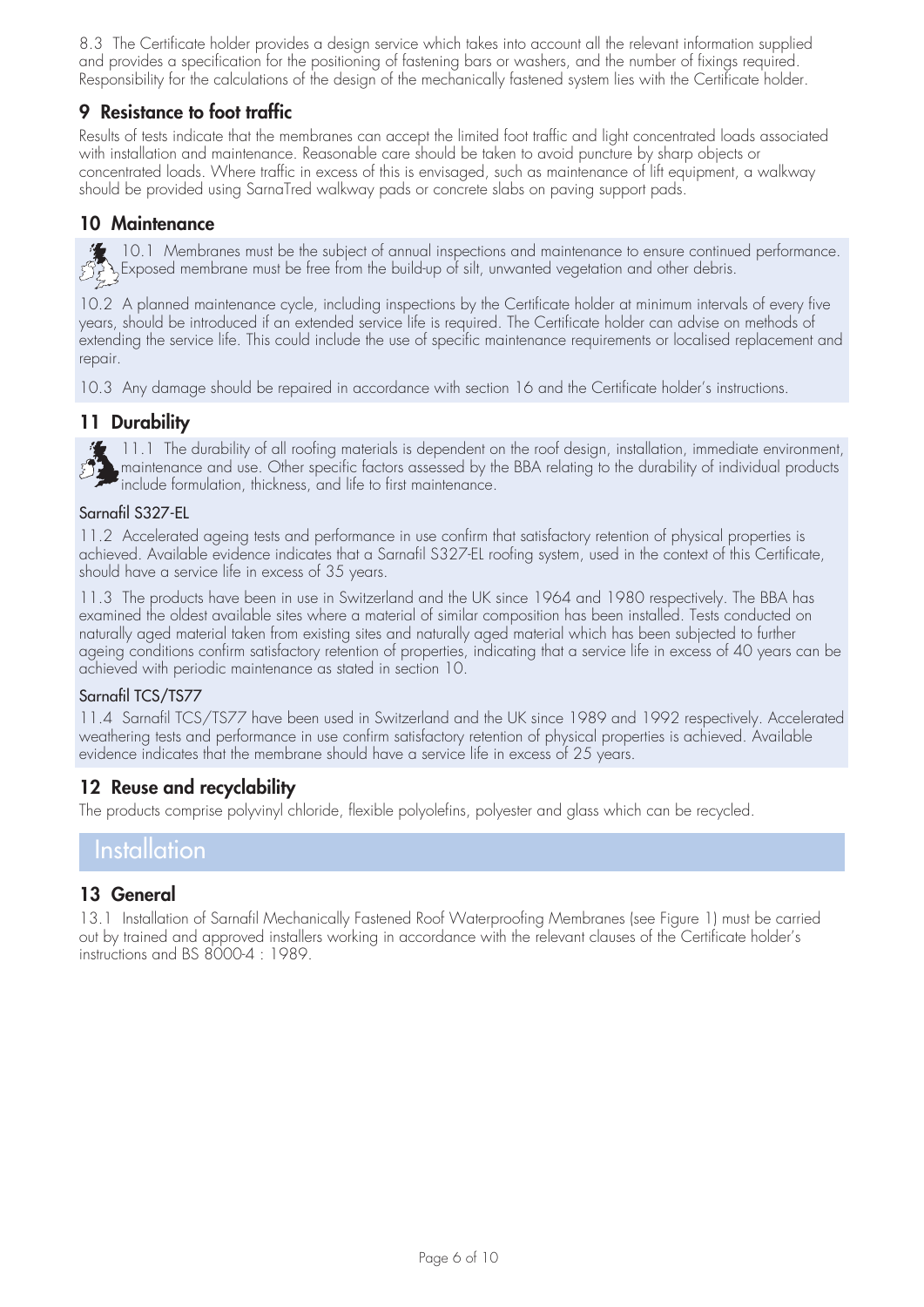#### *Figure 1 Typical installations*



13.2 Conditions on site should be those for normal roof waterproofing work. Deck surfaces must be dry, clean and free from sharp projections such as nail heads or concrete nibs. When used over a rough substrate, a suitable protection layer should be laid first.

13.3 In all cases, a vapour control layer should be used directly over the deck. When internal temperatures and humidity conditions will exceed 22°C with 50% relative humidity, special precautions should be taken and the Certificate holder must be consulted.

13.4 Insulation boards should be fixed to the substrate in such a way as not to impair the performance of the waterproofing membrane.

13.5 Installation should not be carried out during wet weather (ie rain, fog or snow).

#### **14 Procedure**

14.1 The membrane is laid flat onto the substrate without folds or ripples, and fixed to the deck either using Sarnabars fixed by screws through the membrane or by the Sarnafast system (see Figure 1) through the overlap of the membrane.

14.2 The position of the bars or washers and the number of fixing screws required must be in accordance with the fixing specifications provided by the Certificate holder.

14.3 The Sarnabar is weatherproofed by heat welding 200 mm wide strips of Sarnafil membrane over the bar onto the main membrane (see Figure 1).

14.4 At a vertical flashing, and at penetration to the roof, the horizontal membrane requires additional fastening bars. On the perimeter, the membrane must be secured against tearing by welding a 4 mm diameter G/S or T Welding Cord to the membrane beyond the last fastening.

14.5 For continuous fixing the fastening bars are positioned with a 10 mm gap to allow for expansion. Ends of the bars should be fixed with screws.

14.6 If the laps are to be hand welded, fastening bars must run at 90° to the side laps.

#### Steel decks

14.7 Steel decks must be manufactured from galvanized steel with a minimum thickness of 0.7 mm.

14.8 On main roof areas Sarnabars must always run at 90° to the profiled metal deck corrugations, and mechanically fastened using self-drilling and self-tapping screws and tubes in accordance with the Certificate holder's instructions.

#### Reinforced concrete decks

14.9 Concrete decks will require pre-drilling. Fastening must be installed in accordance with the Certificate holder's instructions.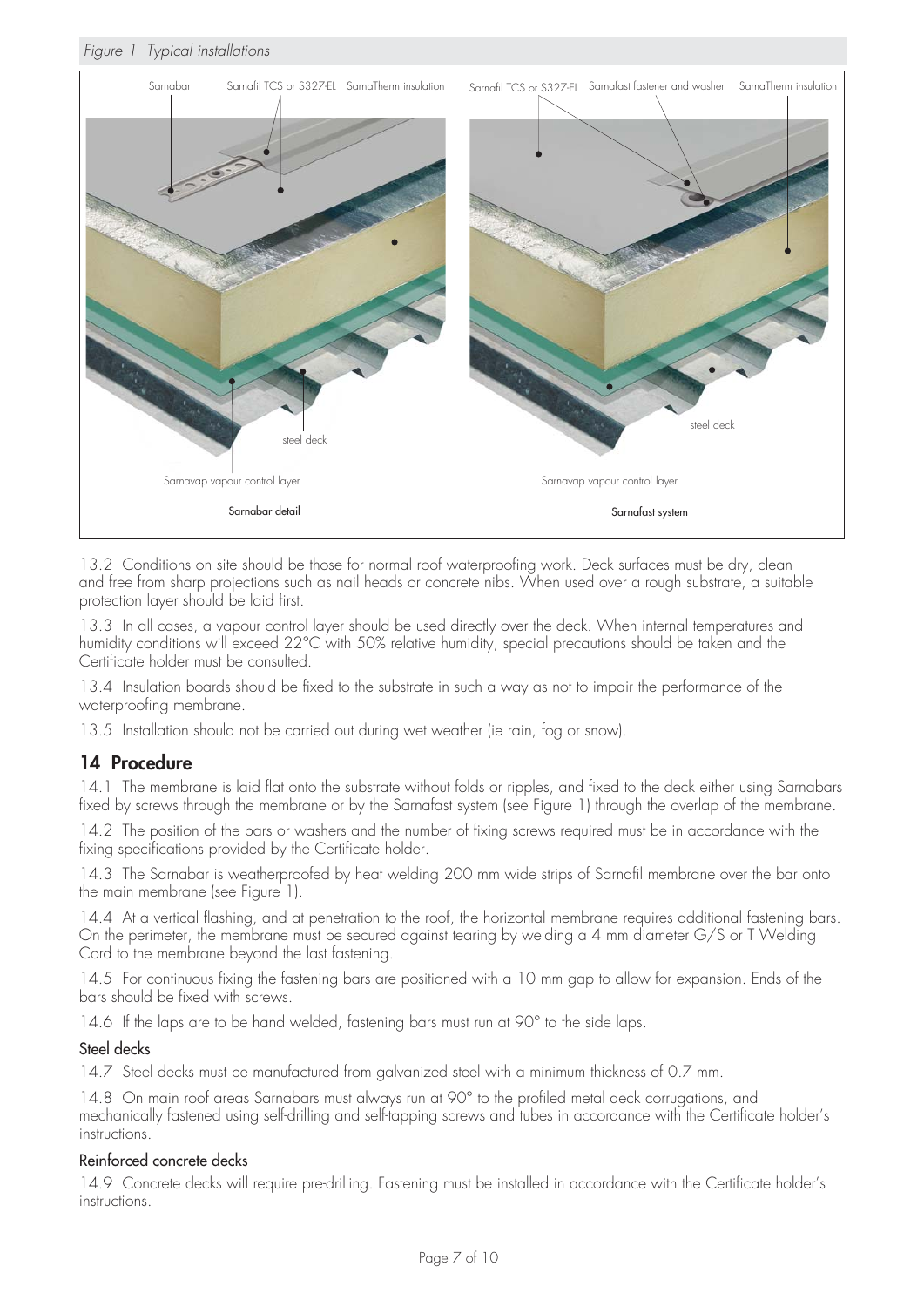14.10 When re-roofing on concrete decks, fastenings must be into the concrete, particularly when using cement screeds or intermediate layers.

#### Timber decks

14.11 Fastening bars must be positioned above, and fixed to, beams or joists. If this is not possible, they must be positioned across the direction of timber planks, provided the planks are sufficiently fastened to withstand the imposed wind loads.

14.12 Fastening bars must be fixed using the Certificate holder's approved fasteners (nails are not suitable for this purpose). Acceptable loads on each fastener and corresponding space between fasteners in each case are calculated before installation.

## **15 Jointing and flashing**

15.1 Jointing is by electrically heated hot-air welding. The temperature must be set in accordance with the Certificate holder's instructions.

15.2 The welding area must be dry and clean. If Sarnafil T Prep is used, it must be allowed to flash off totally prior to welding. If the membrane in the weld area has become contaminated, it must be cleaned in accordance with the Certificate holder's instructions.

15.3 The welded width of the joint must be a minimum of 25 mm. Care must be taken to ensure overheating of the membrane does not occur, as possible damage to the membrane may result.

15.4 The seam must be tested with a suitable metal probe and any weakness immediately repaired.

15.5 Flashing and detailing are formed in accordance with the Certificate holder's instructions.

### **16 Repair**

Repairs must be carried out by cleaning the area around the damage and applying a patch as described in the Certificate holder's instructions.

## Technical Investigations

### **17 Tests**

The following tests were carried out on samples of the membranes and the results assessed:

- on Sarnafil S327-EL
	- tensile strength
	- elongation
	- resistance to tearing
	- dimensional stability
	- heat ageing (56 days at 80°C) followed by tensile strength and elongation
	- UV ageing (500 light hours using UVB 313 lamps cycling 4 hours UV at 45°C and 4 hours condensation at 40°C) followed by tensile strength and elongation
	- water soak (28 days) followed by tensile strength and elongation
	- apparent density
	- water vapour permeability
	- ash content
	- dynamic impact on hard and soft substrate
	- static indentation on hard and soft substrate
	- low temperature flexibility
	- effectiveness of joints
- on Sarnafil TS77
	- tensile strength
	- elongation
	- water absorption
	- dimensional stability
	- tear strength at -10°C, 18°C and 40°C
	- heat ageing (90 days at 80°C) followed by tensile strength and elongation
	- UV ageing (500 hours using UVB 313 lamps cycling 4 hours UV at 45°C and 4 hours condensation at 40°C) followed by tensile strength and elongation
	- static indentation on EPS and concrete
	- dynamic indentation on EPS and concrete
	- water vapour permeability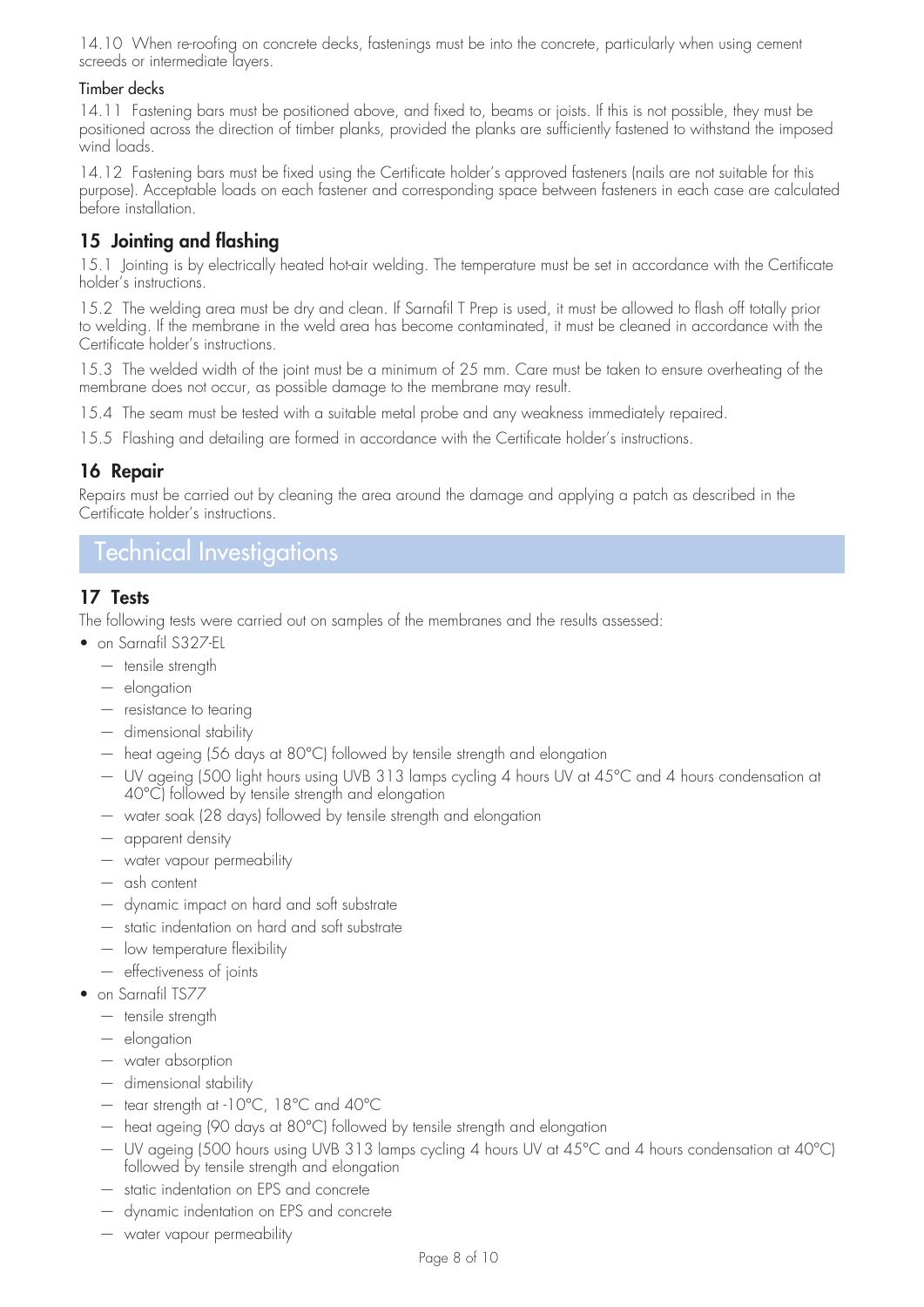- water vapour resistance
- water pressure
- low temperature folding
- air pressure on joints
- tensile strength of joints
- 'T' peel of joints
- heat ageing (84 days at 80°C) followed by low temperature folding
- UV ageing (100 hours using UVB 313 lamps cycling 4 hours UV at 45°C and 4 hours condensation at 50°C) followed by low temperature folding
- heat ageing (28 days at 80°C) followed by tensile strength of joints
- water soak (28 days at 60°C) followed by tensile strength of joints
- on Sarnafil TCS
	- dynamic impact on hard and soft substrate
	- static indent on hard and soft substrate
	- tensile strength of joints.

#### **18 Investigations**

18.1 Existing data on fire performance were evaluated.

18.2 The manufacturing processes were evaluated, including methods of quality control. Details were also obtained of the quality and composition of the materials used.

18.3 A visit to a site in progress was carried out to assess the practicability of installation.

18.4 Visits were made to existing sites in the UK to assess the performance in use of Sarnafil S327-EL system.

18.5 Wind uplift data on mechanically-fixed systems were assessed.

18.6 A reassessment of the *Durability* statement was based on visits to existing sites in Switzerland and in the UK and the results of tests conducted on unaged, naturally-aged and accelerated-aged material of similar formulation to Sarnafil S327-EL.

18.7 A reassessment of the *Durability* statement was based on visits to existing sites in Europe and on the results of tests conducted on Sarnafil TS77 unaged and naturally-aged material.

18.8 A user survey was carried out to assess the performance of products in use.

# Bibliography

BS 6229 : 2003 *Flat roofs with continuously supported coverings — Code of practice*

BS 8000-4 : 1989 *Workmanship on building sites — Code of practice for waterproofing*

BS 8217 : 2005 *Reinforced bitumen membranes for roofing — Code of practice*

BS EN 1992-1-1 : 2004 *Eurocode 2 : Design of concrete structures — General rules and rules for buildings* NA to BS EN 1992-1-1 : 2004 *UK National Annex to Eurocode 2 : Design of concrete structures — General rules and rules for buildings*

BS EN 13956 : 2005 *Flexible sheet for waterproofing – Plastic and rubber sheets for roof waterproofing – Definitions and characteristics*

BS EN ISO 9001 : 2008 *Quality management systems — Requirements*

BS EN ISO 14001 : 2004 *Environmental management systems — Requirements with guidance for use.*